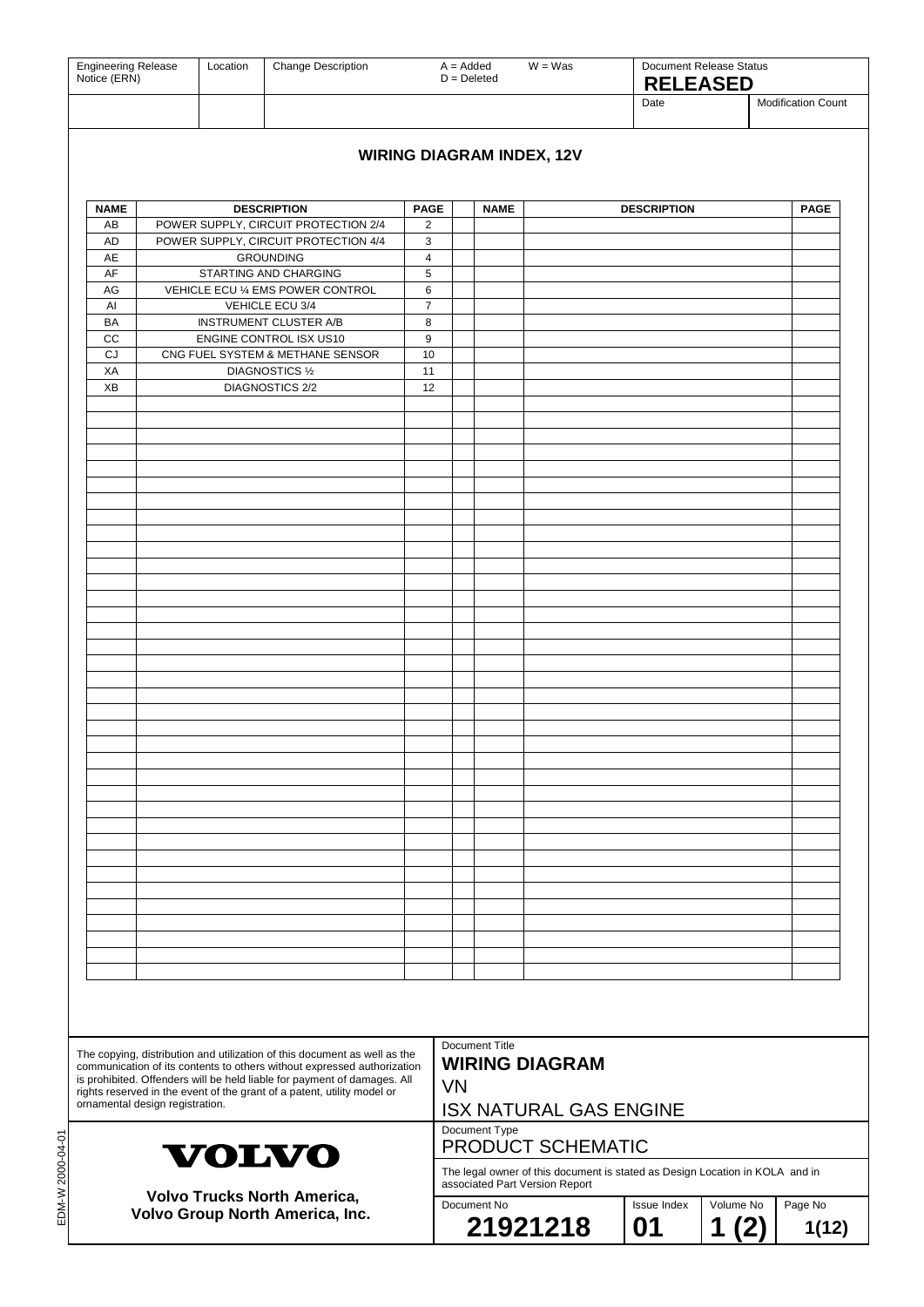

A

B

E

E

A

B

C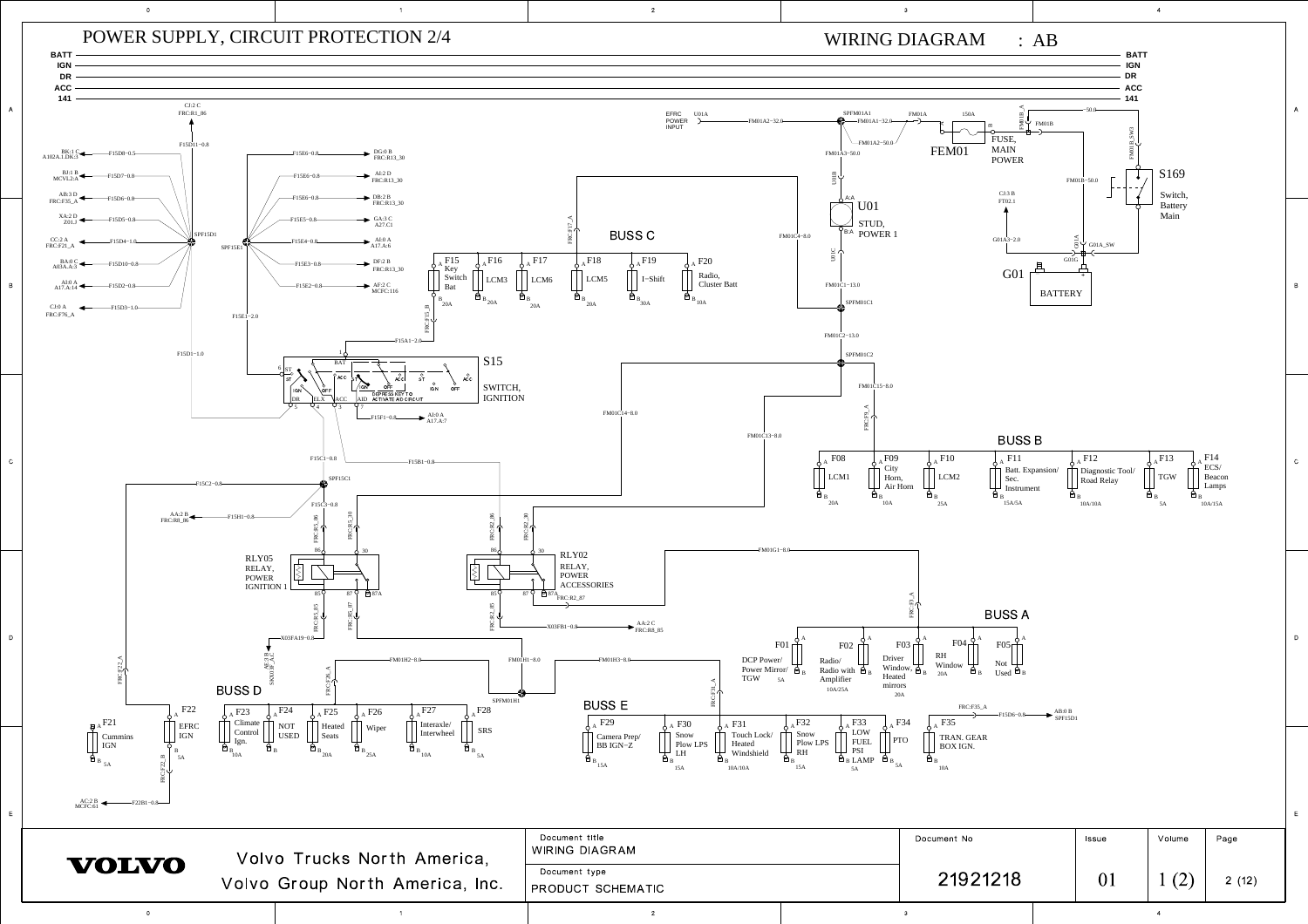

A

B

 $^{\circ}$  c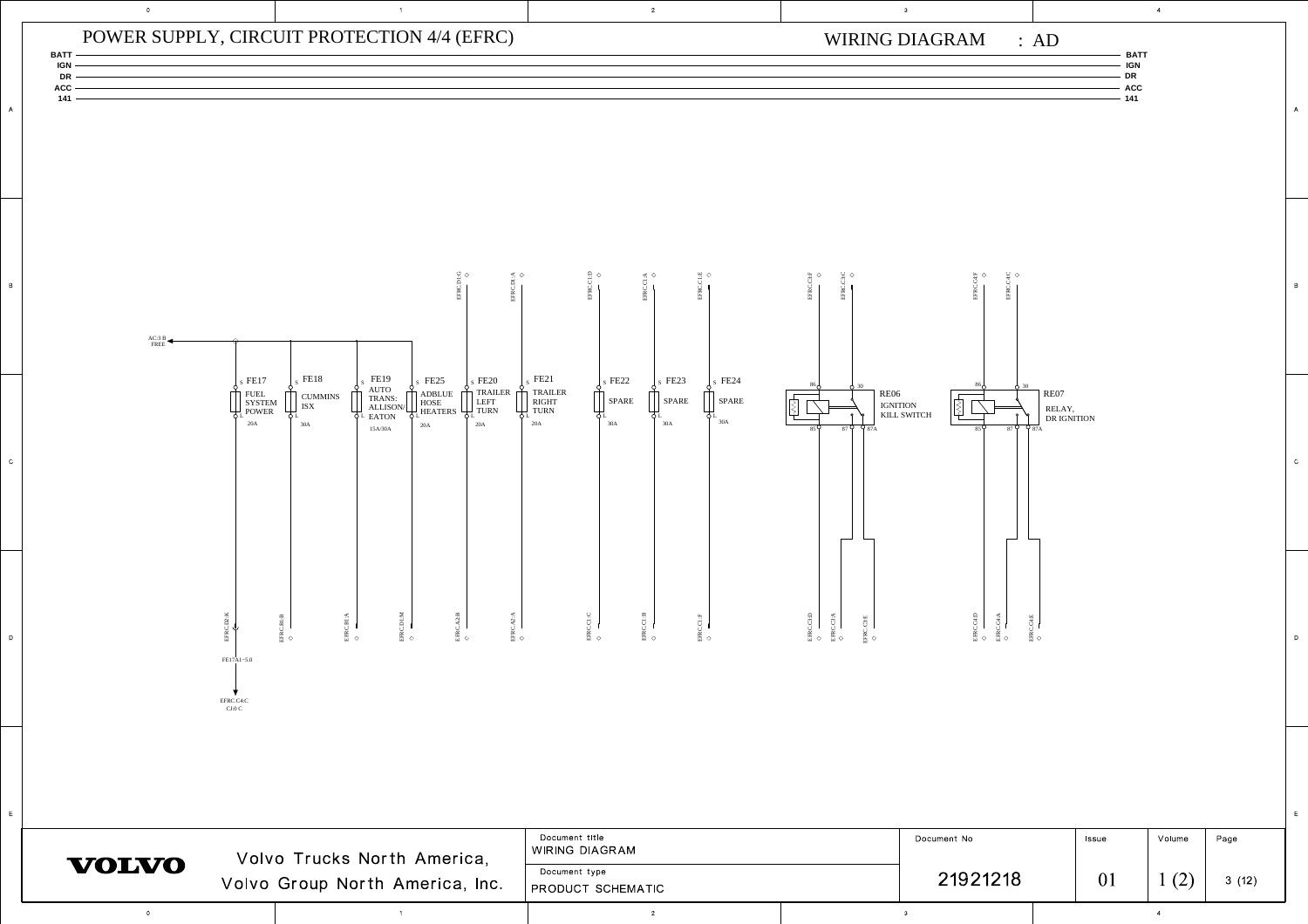

A

B

C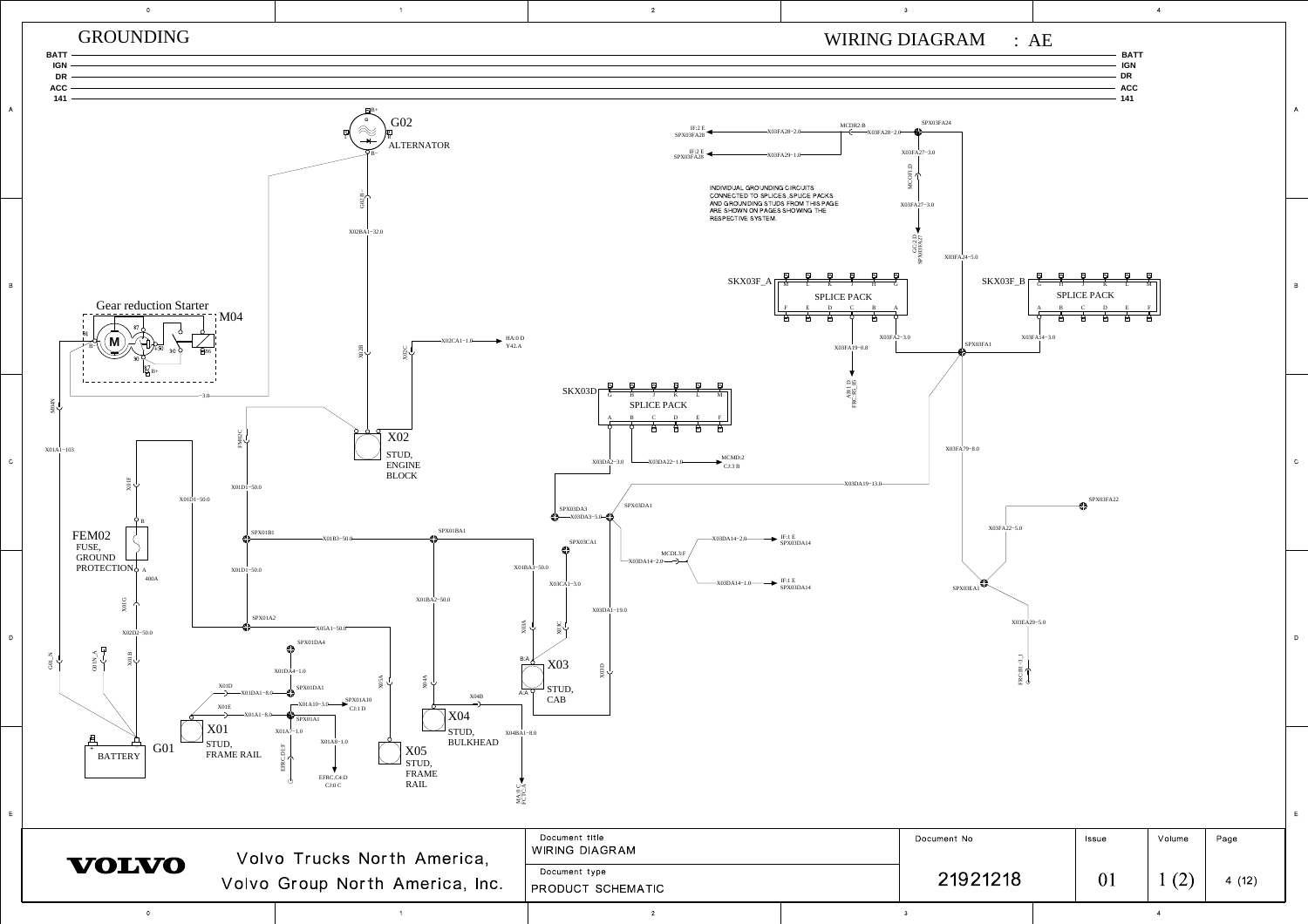

A

B

C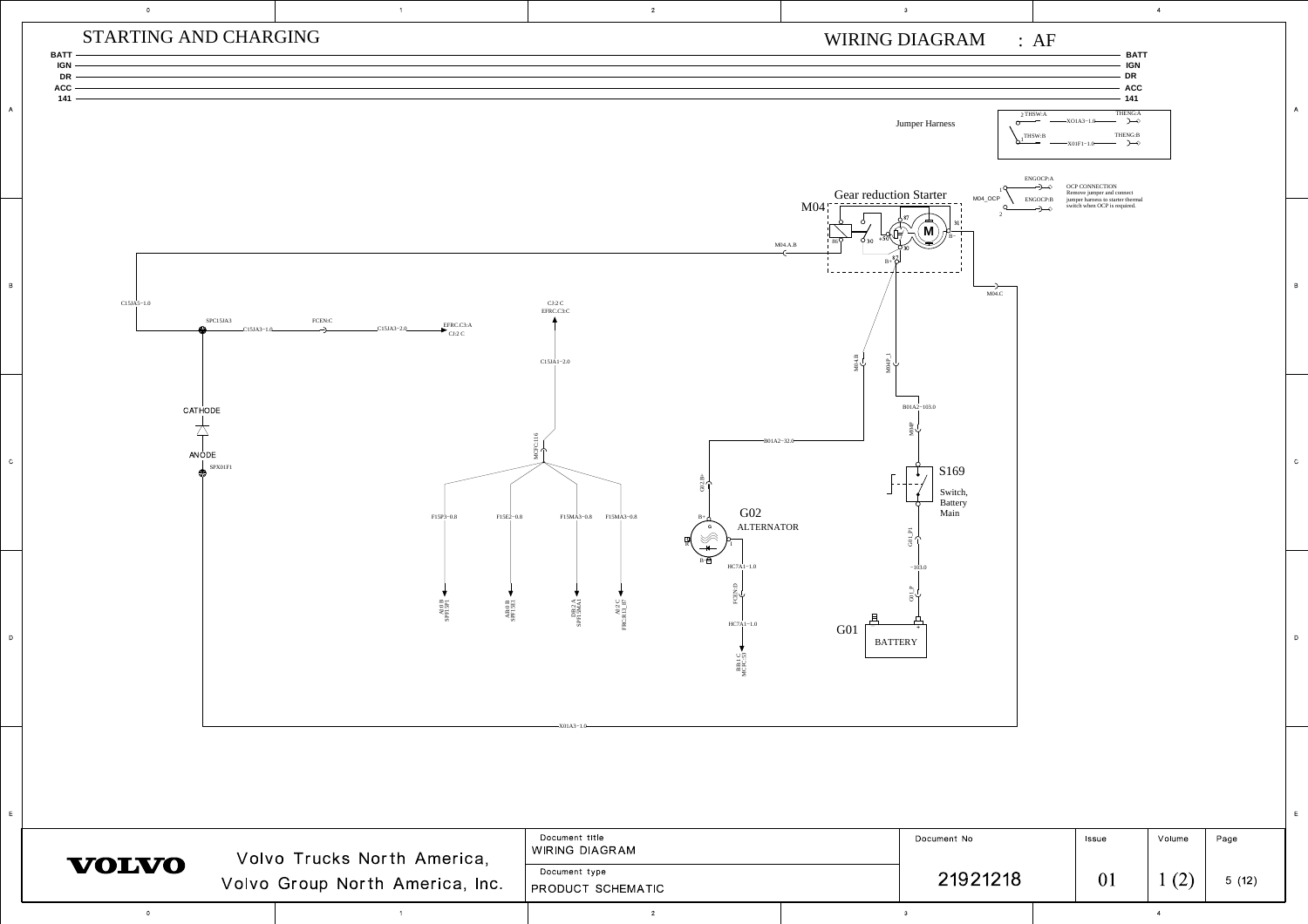

A

B

C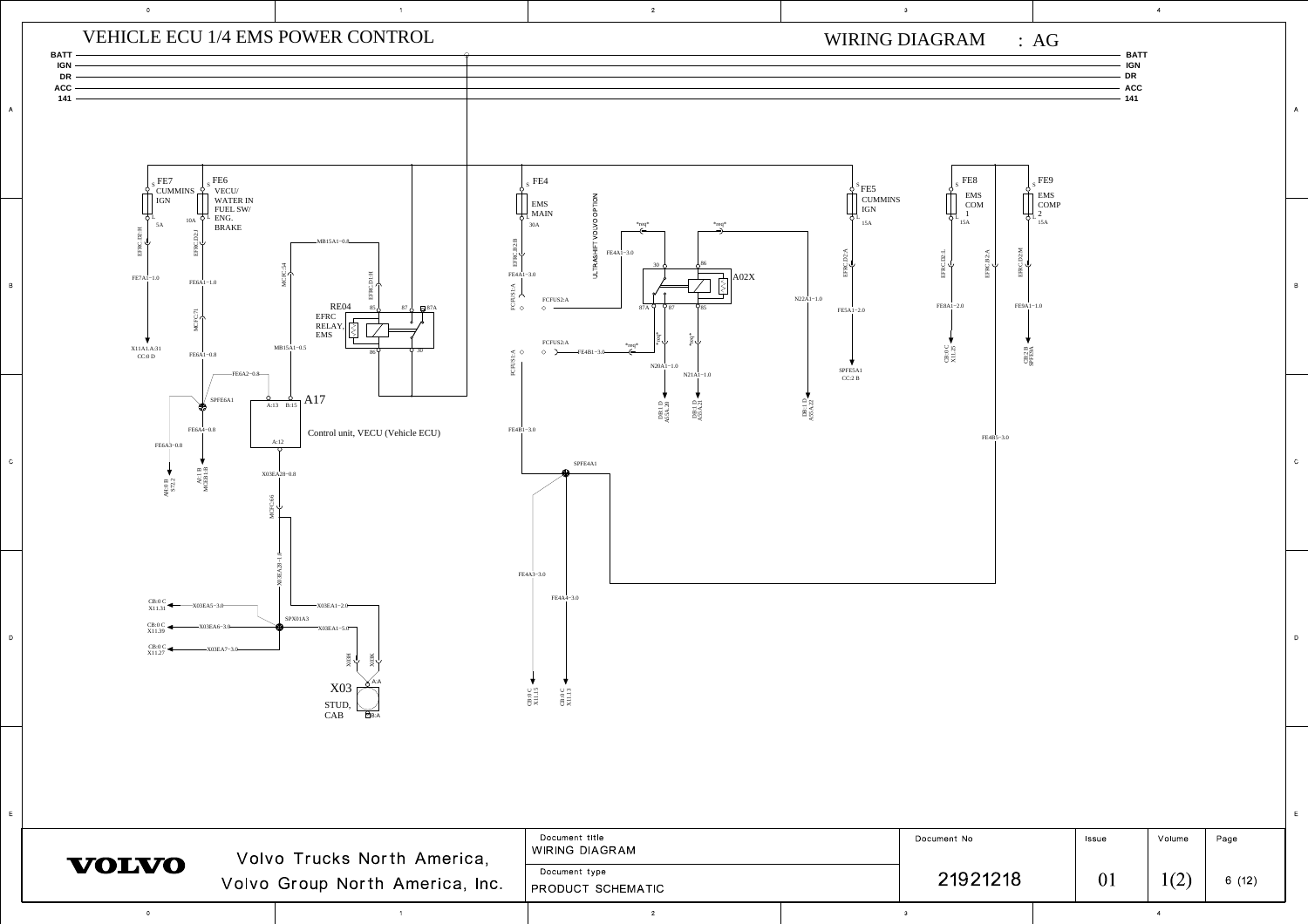

<sup>1</sup> <sup>2</sup> <sup>3</sup> <sup>4</sup>

 $\overline{0}$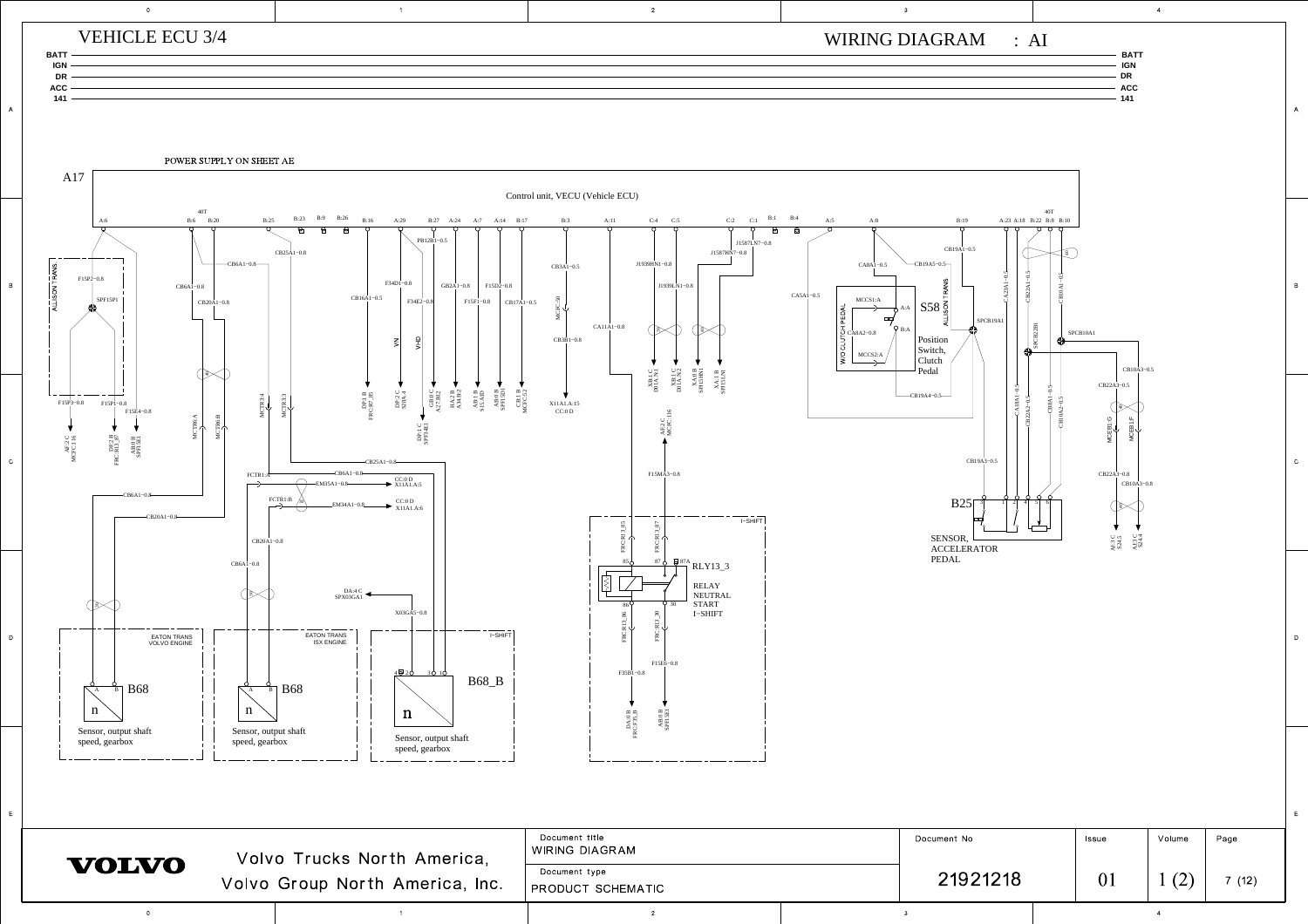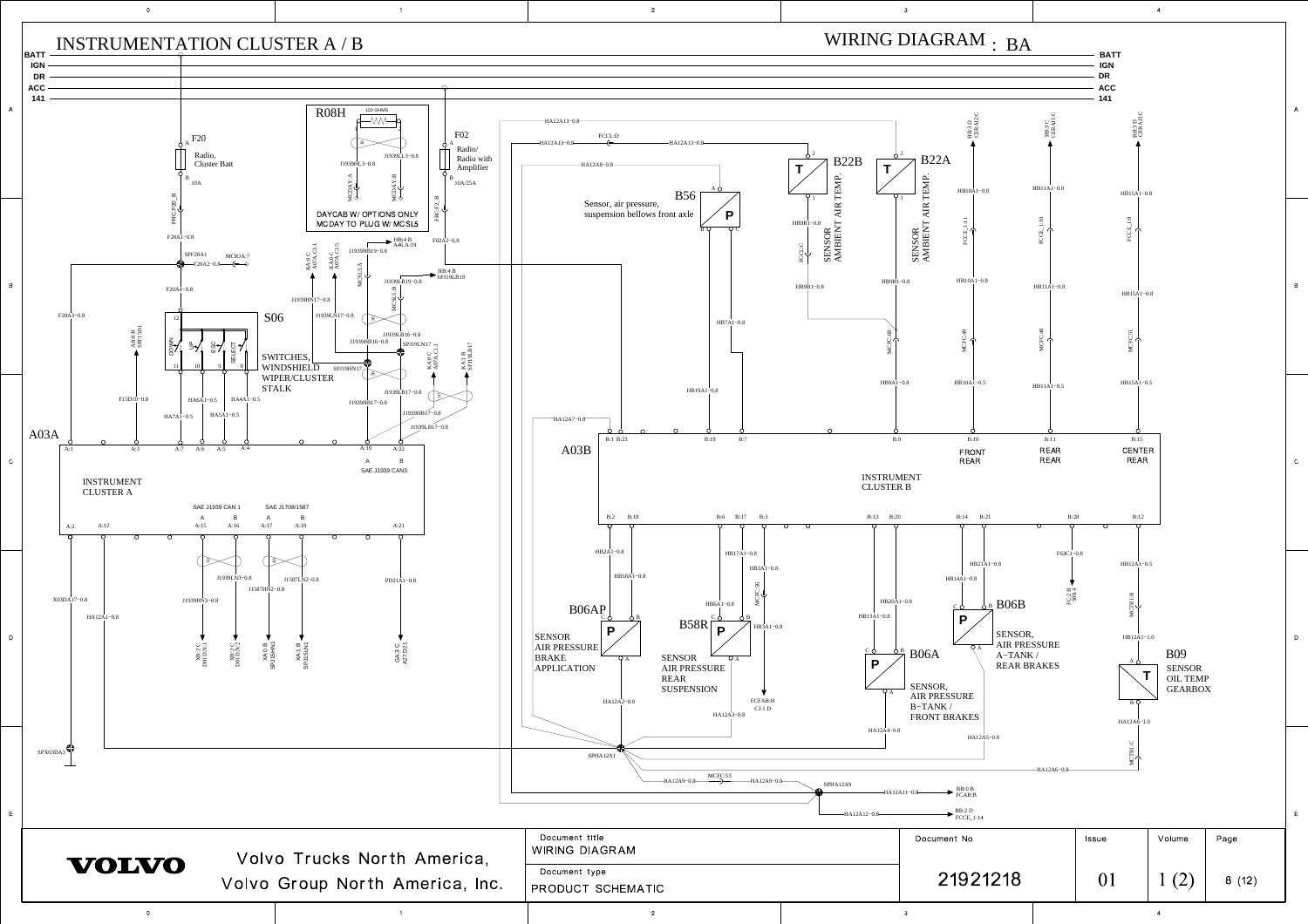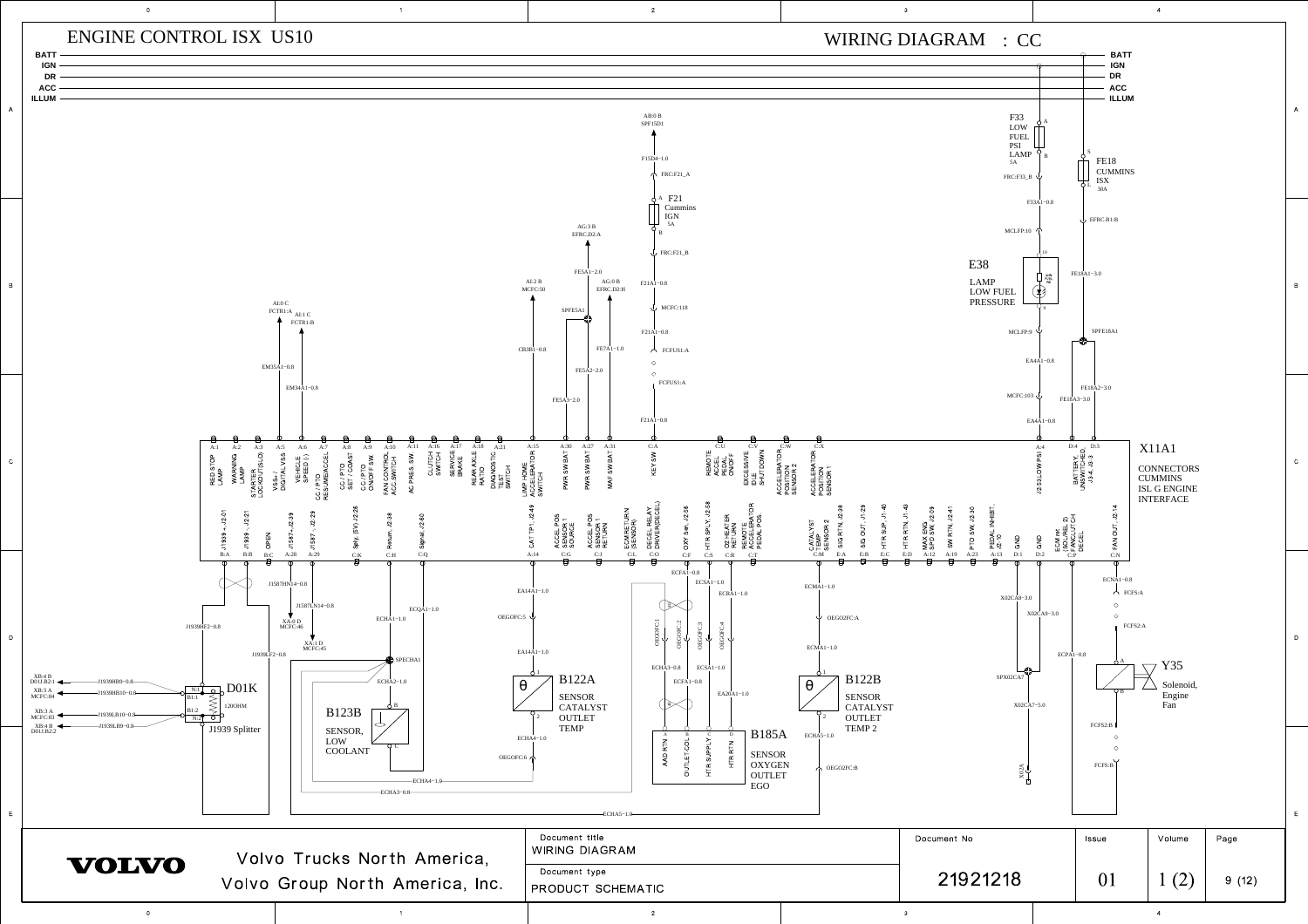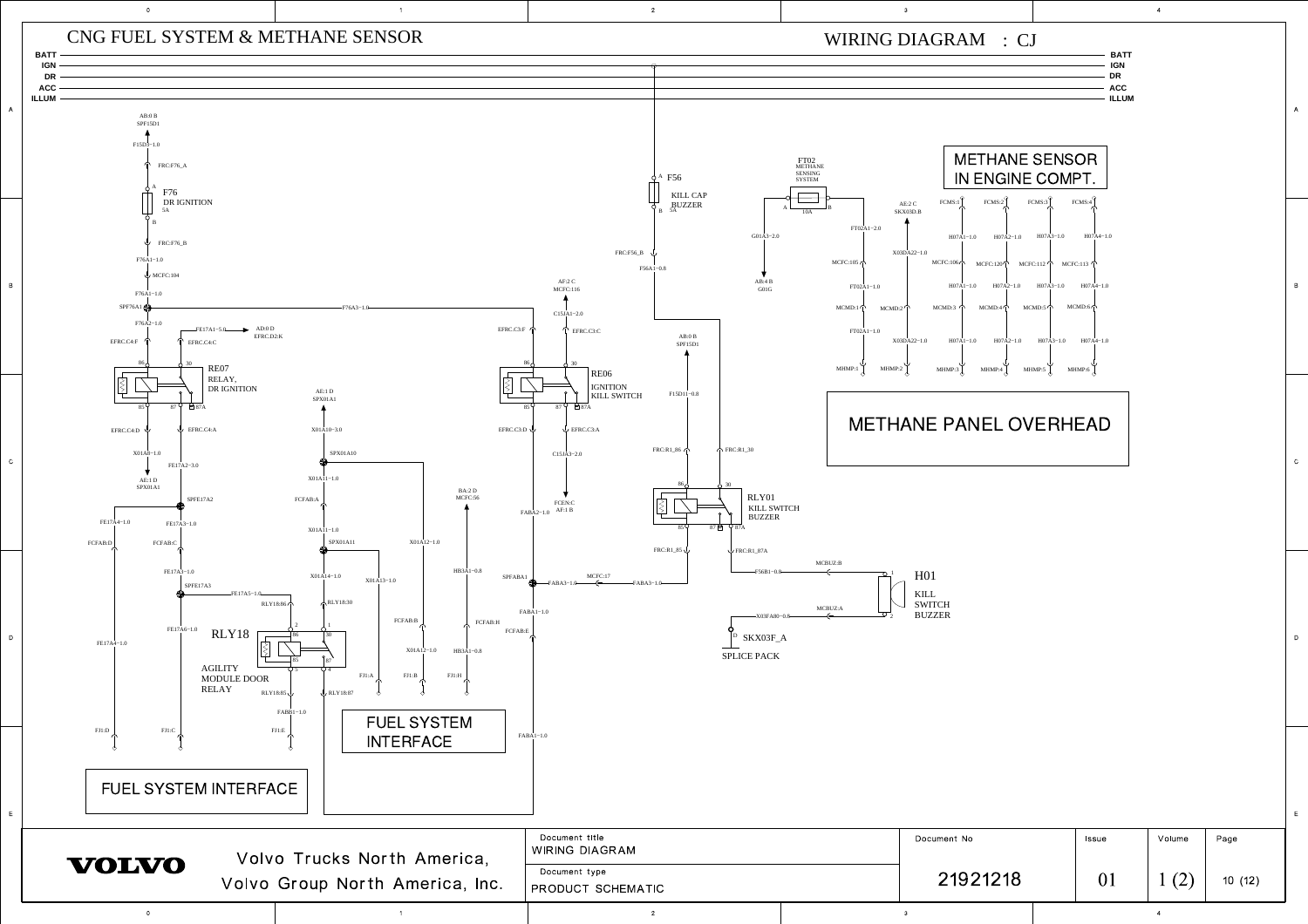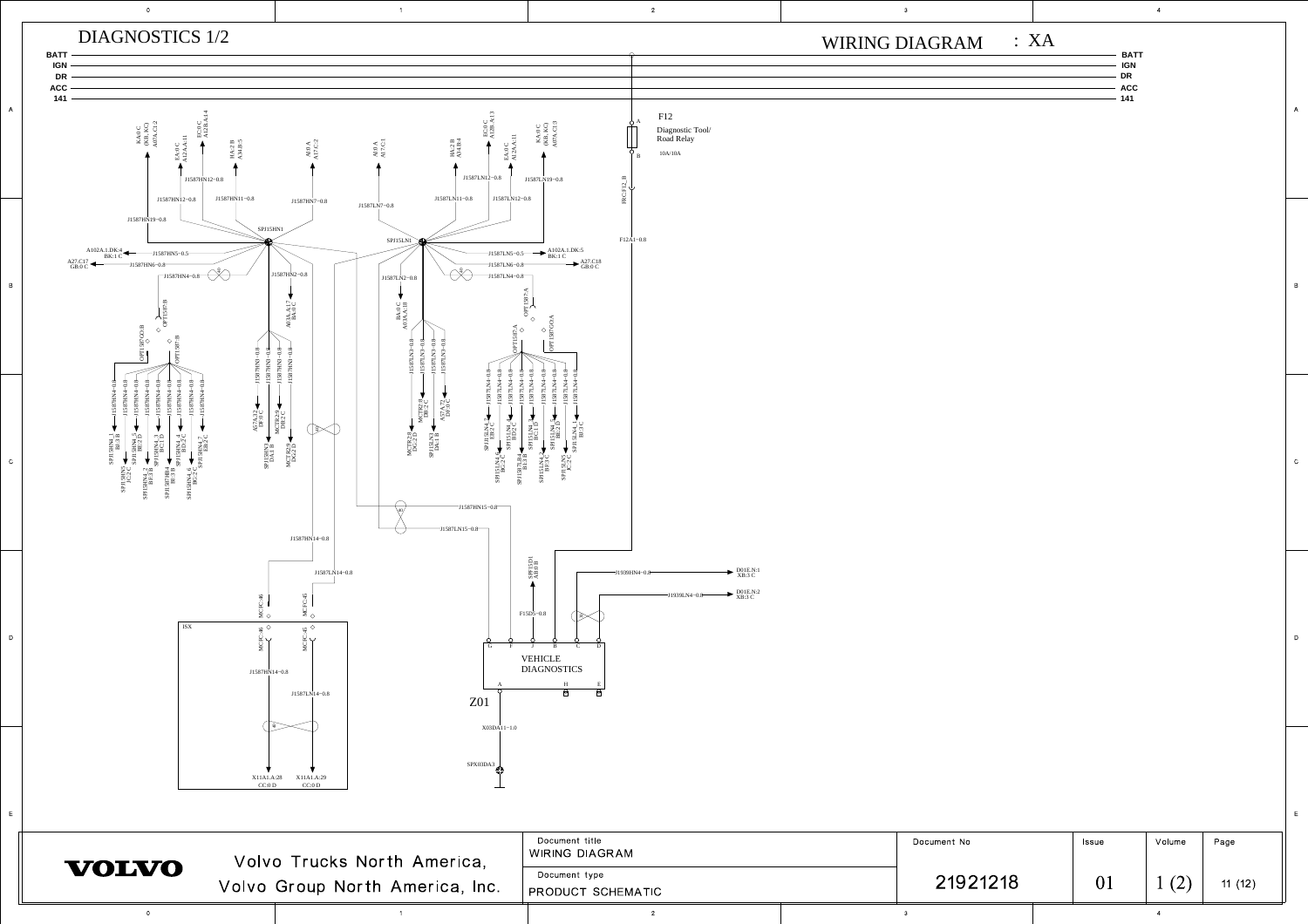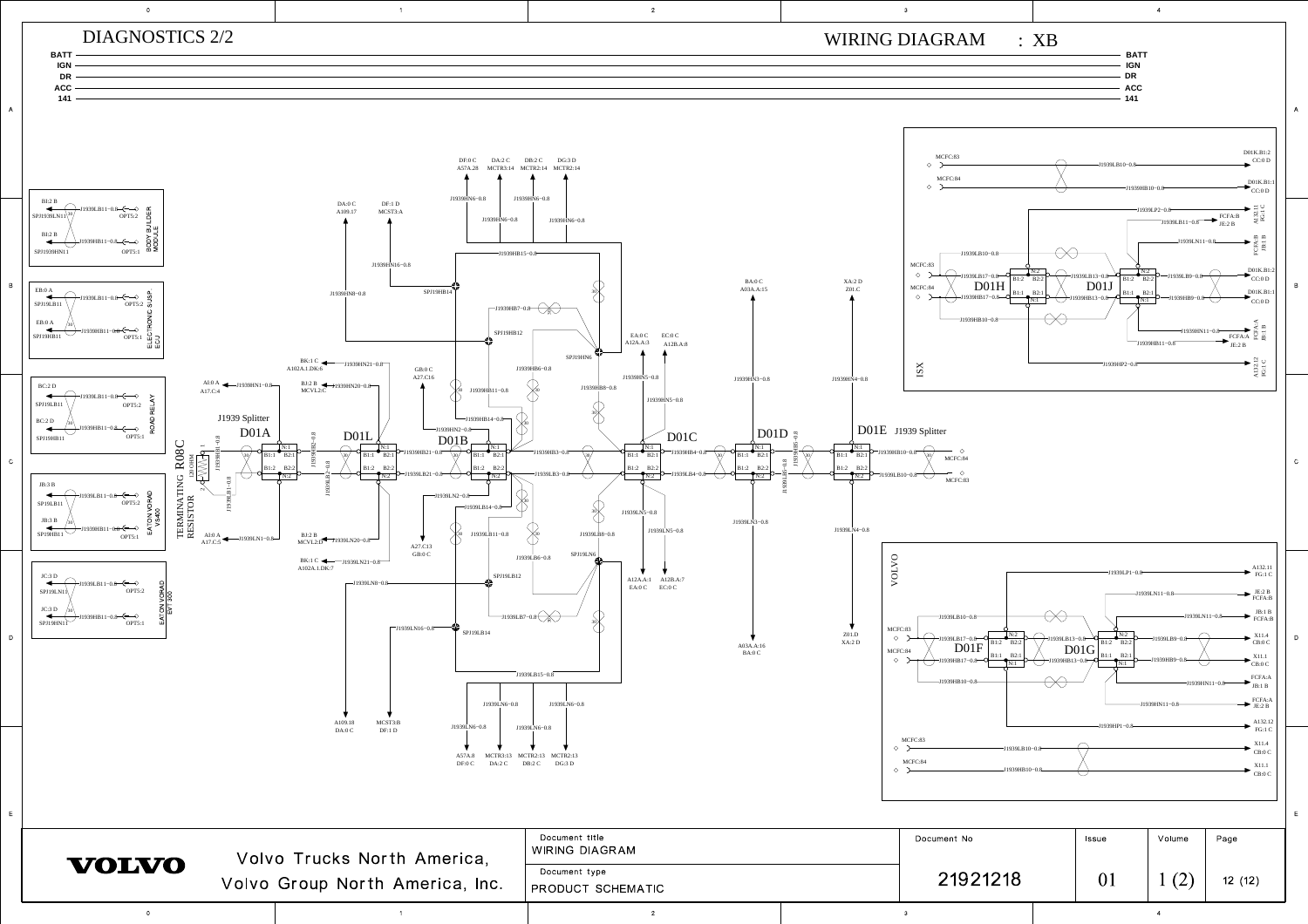| <b>Engineering Release</b><br>Location<br>Notice (ERN)                                                                                                                                                                                                                                                                                         | <b>Change Description</b>                   | $A = Added$<br>$W = Was$<br>$U = Deleted$                                             |                    | Document Release Status |                           |  |
|------------------------------------------------------------------------------------------------------------------------------------------------------------------------------------------------------------------------------------------------------------------------------------------------------------------------------------------------|---------------------------------------------|---------------------------------------------------------------------------------------|--------------------|-------------------------|---------------------------|--|
|                                                                                                                                                                                                                                                                                                                                                |                                             |                                                                                       | Date               |                         | <b>Modification Count</b> |  |
|                                                                                                                                                                                                                                                                                                                                                | <b>WIRING DIAGRAM BILL OF MATERIAL, 12V</b> |                                                                                       |                    |                         |                           |  |
|                                                                                                                                                                                                                                                                                                                                                |                                             |                                                                                       |                    |                         |                           |  |
| <b>Part Type</b>                                                                                                                                                                                                                                                                                                                               | <b>Item</b>                                 | <b>Description</b>                                                                    | Location           |                         |                           |  |
| componentSymbol                                                                                                                                                                                                                                                                                                                                | RLY18                                       |                                                                                       | $\{CJ 1 D\}$       |                         |                           |  |
| componentSymbol                                                                                                                                                                                                                                                                                                                                | FE <sub>17</sub>                            |                                                                                       | ${AD}$ 0 $C$ }     |                         |                           |  |
| componentSymbol                                                                                                                                                                                                                                                                                                                                | X02                                         |                                                                                       | {AE 1 C}           |                         |                           |  |
| componentSymbol                                                                                                                                                                                                                                                                                                                                | FE7                                         |                                                                                       | {AG 0 B}           |                         |                           |  |
| componentSymbol                                                                                                                                                                                                                                                                                                                                | FE <sub>5</sub>                             |                                                                                       | {AG 3 B}           |                         |                           |  |
| componentSymbol                                                                                                                                                                                                                                                                                                                                | F <sub>21</sub>                             |                                                                                       | ${CC 2 B}$         |                         |                           |  |
| componentSymbol                                                                                                                                                                                                                                                                                                                                | D <sub>01</sub> K                           |                                                                                       | ${CC}$ 0 D}        |                         |                           |  |
| componentSymbol                                                                                                                                                                                                                                                                                                                                | <b>B185A</b>                                |                                                                                       | [CC 2 E]           |                         |                           |  |
| componentSymbol                                                                                                                                                                                                                                                                                                                                | Y35                                         |                                                                                       | ${CC 4 D}$         |                         |                           |  |
| componentSymbol                                                                                                                                                                                                                                                                                                                                | <b>B122A</b>                                |                                                                                       | ${CC 2 D}$         |                         |                           |  |
| componentSymbol                                                                                                                                                                                                                                                                                                                                | F33                                         |                                                                                       | ${CC 4 A}$         |                         |                           |  |
| componentSymbol                                                                                                                                                                                                                                                                                                                                | <b>FE18</b>                                 |                                                                                       | ${CC 4 A}$         |                         |                           |  |
| componentSymbol                                                                                                                                                                                                                                                                                                                                | E38                                         |                                                                                       | ${CC 4 B}$         |                         |                           |  |
| componentSymbol                                                                                                                                                                                                                                                                                                                                | <b>B123B</b>                                |                                                                                       | [CC 1 E]           |                         |                           |  |
| componentSymbol                                                                                                                                                                                                                                                                                                                                | X11A1                                       |                                                                                       | ${CC 2 C}$         |                         |                           |  |
| componentSymbol                                                                                                                                                                                                                                                                                                                                | <b>B122B</b>                                |                                                                                       | ${CC}$ 3 D         |                         |                           |  |
| componentSymbol                                                                                                                                                                                                                                                                                                                                | <b>RE07</b>                                 |                                                                                       | $\{CJ \ 0 \ C\}$   |                         |                           |  |
| componentSymbol                                                                                                                                                                                                                                                                                                                                | F76                                         |                                                                                       | $\{CJ \ 0 \ B\}$   |                         |                           |  |
| componentSymbol                                                                                                                                                                                                                                                                                                                                | <b>FT02</b>                                 |                                                                                       | $\{CJ 3B\}$        |                         |                           |  |
| componentSymbol                                                                                                                                                                                                                                                                                                                                | <b>RE06</b>                                 |                                                                                       | $\{CJ 2 C\}$       |                         |                           |  |
| componentSymbol                                                                                                                                                                                                                                                                                                                                | RLY01                                       |                                                                                       | $\{CJ 2 C\}$       |                         |                           |  |
| componentSymbol                                                                                                                                                                                                                                                                                                                                | F <sub>56</sub>                             |                                                                                       | $\{CJ 2B\}$        |                         |                           |  |
| componentSymbol                                                                                                                                                                                                                                                                                                                                | H <sub>01</sub>                             |                                                                                       | $\{CJ \ 3 \ D\}$   |                         |                           |  |
| componentSymbol                                                                                                                                                                                                                                                                                                                                | SKX03F_A                                    |                                                                                       | $\{CJ 2 D\}$       |                         |                           |  |
| componentSymbol                                                                                                                                                                                                                                                                                                                                | D01H                                        |                                                                                       | ${XB}$ 3 B         |                         |                           |  |
| componentSymbol                                                                                                                                                                                                                                                                                                                                | D <sub>01</sub> J                           |                                                                                       | ${XB 4 B}$         |                         |                           |  |
| global_terminal_connector G01G                                                                                                                                                                                                                                                                                                                 |                                             |                                                                                       | ${AB 4 B}$         |                         |                           |  |
| global_terminal_connector X02A                                                                                                                                                                                                                                                                                                                 |                                             |                                                                                       | ${CC}$ 3 E         |                         |                           |  |
| inline_connector                                                                                                                                                                                                                                                                                                                               | EFRC.D2:K                                   |                                                                                       | {AD 0 D}           |                         |                           |  |
| inline connector                                                                                                                                                                                                                                                                                                                               | MCFC:116                                    |                                                                                       | ${AF2 C}$          |                         |                           |  |
| inline_connector                                                                                                                                                                                                                                                                                                                               | FCEN:C                                      |                                                                                       | {AF 1 B}           |                         |                           |  |
| The copying, distribution and utilization of this document as well as the<br>communication of its contents to others without expressed authorization<br>is prohibited. Offenders will be held liable for payment of damages. All<br>rights reserved in the event of the grant of a patent, utility model or<br>ornamental design registration. |                                             | Document Title<br><b>WIRING DIAGRAM</b><br><b>VN</b><br><b>ISX NATURAL GAS ENGINE</b> |                    |                         |                           |  |
| <b>VOLVO</b>                                                                                                                                                                                                                                                                                                                                   |                                             | Document Type<br>PRODUCT SCHEMATIC                                                    |                    |                         |                           |  |
|                                                                                                                                                                                                                                                                                                                                                |                                             | <b>Owner Domain: Document Prefix</b>                                                  |                    |                         |                           |  |
| <b>Volvo Trucks North America</b><br>Volvo Group North America, Inc.                                                                                                                                                                                                                                                                           |                                             | Document No                                                                           | <b>Issue Index</b> | Volume No               | Page No                   |  |
|                                                                                                                                                                                                                                                                                                                                                |                                             | 21921218                                                                              | 01                 | 2(2)                    | 1(4)                      |  |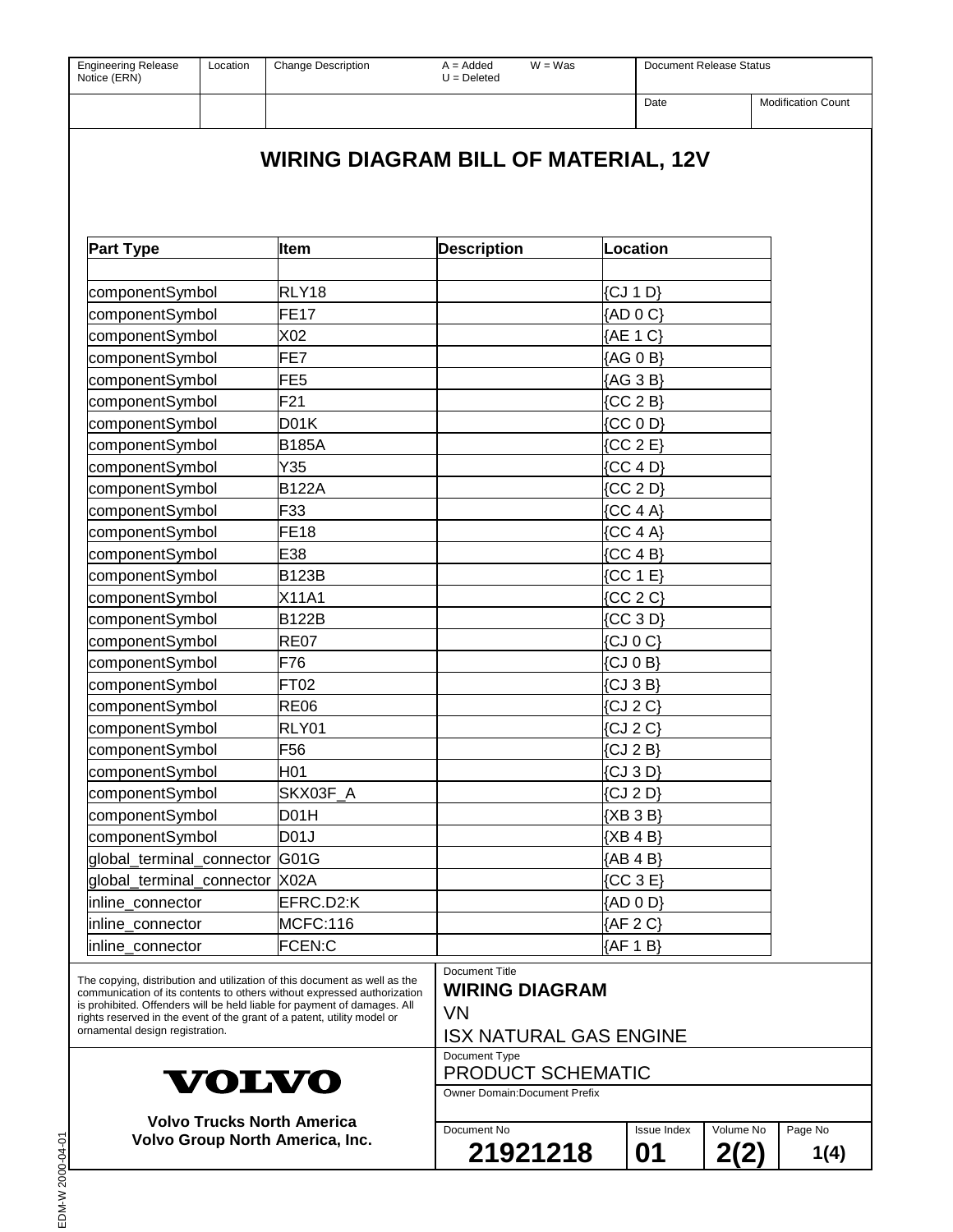| inline_connector | EFRC.D2:H       | {AG 0 B}                   |
|------------------|-----------------|----------------------------|
| inline_connector | EFRC.D2:A       | {AG 3 B}                   |
| inline_connector | MCFC:50         | ${AI 2 B}$                 |
| inline_connector | FCTR1:B         | ${AIO C}$                  |
| inline_connector | FCTR1:A         | ${AIO C}$                  |
| inline_connector | MCFC:56         | {BA 2 D}                   |
| inline_connector | OEGOFC:1        | ${CC 2 D}$                 |
| inline_connector | OEGOFC:2        | ${CC 2 D}$                 |
| inline connector | OEGOFC:4        | ${CC 2 D}$                 |
| inline_connector | OEGOFC:3        | ${CC 2 D}$                 |
| inline_connector | FCFS2:B         | ${CC 4 E}$                 |
| inline_connector | <b>MCFC:118</b> | ${CC 2 B}$                 |
| inline_connector | MCFC:103        | ${CC 4 C}$                 |
| inline_connector | MCLFP:10        | ${CC 4 B}$                 |
| inline_connector | MCLFP:9         | ${CC 4 B}$                 |
| inline_connector | FCFS:B          | ${CC 4 E}$                 |
| inline_connector | FCFS:A          | ${CC 4 D}$                 |
| inline_connector | FCFS2:A         | ${CC 4 D}$                 |
| inline_connector | EFRC.B1:B       | ${CC 4 B}$                 |
| inline_connector | FRC:F33 B       | ${CC 4 A}$                 |
| inline_connector | FRC:F21 B       | ${CC 2 B}$                 |
| inline_connector | FRC:F21_A       | ${CC 2 A}$                 |
| inline_connector | OEGOFC:6        | ${CC 2 E}$                 |
| inline_connector | OEGOFC:5        | ${CC 2 D}$                 |
| inline_connector | FCFUS1:A        | {CC 2 C} {CC 2 B}          |
| inline_connector | OEGO2FC:A       | ${CC 3 D}$                 |
| inline_connector | OEGO2FC:B       | ${CC}$ 3 E                 |
| inline_connector | FRC:F76_A       | $\{CJ \space 0 \space A\}$ |
| inline_connector | FRC:F76_B       | $\{CJ \ 0 \ B\}$           |
| inline connector | <b>MCFC:104</b> | $\{CJ \ 0 \ B\}$           |
| inline_connector | EFRC.C4:F       | $\{CJ \ 0 \ B\}$           |
| inline_connector | MCFC:105        | $\{CJ 3B\}$                |
| inline connector | EFRC.C4:D       | $\{CJ \mid C\}$            |
| inline_connector | EFRC.C4:A       | $\{CJ \space 0 \space C\}$ |
| inline_connector | EFRC.C4:C       | $\{CJ \ 0 \ B\}$           |
| inline_connector | MCMD:1          | $\{CJ \ 3 \ B\}$           |
| inline_connector | MHMP:1          | $\{CJ \ 3 \ B\}$           |
| inline_connector | MHMP:2          | $\{CJ 3 B\}$               |
| inline_connector | MCMD:2          | $\{CJ \ 3 \ B\}$           |
| inline_connector | MCFC:106        | $\{CJ 3B\}$                |
| inline_connector | <b>MCFC:120</b> | $\{CJ 3 B\}$               |
| inline_connector | <b>MCFC:112</b> | $\{CJ 4B\}$                |
| inline_connector | MCFC:113        | $\{CJ 4B\}$                |
|                  | MCMD:3          |                            |
| inline_connector |                 | $\{CJ \,3 \,B\}$           |

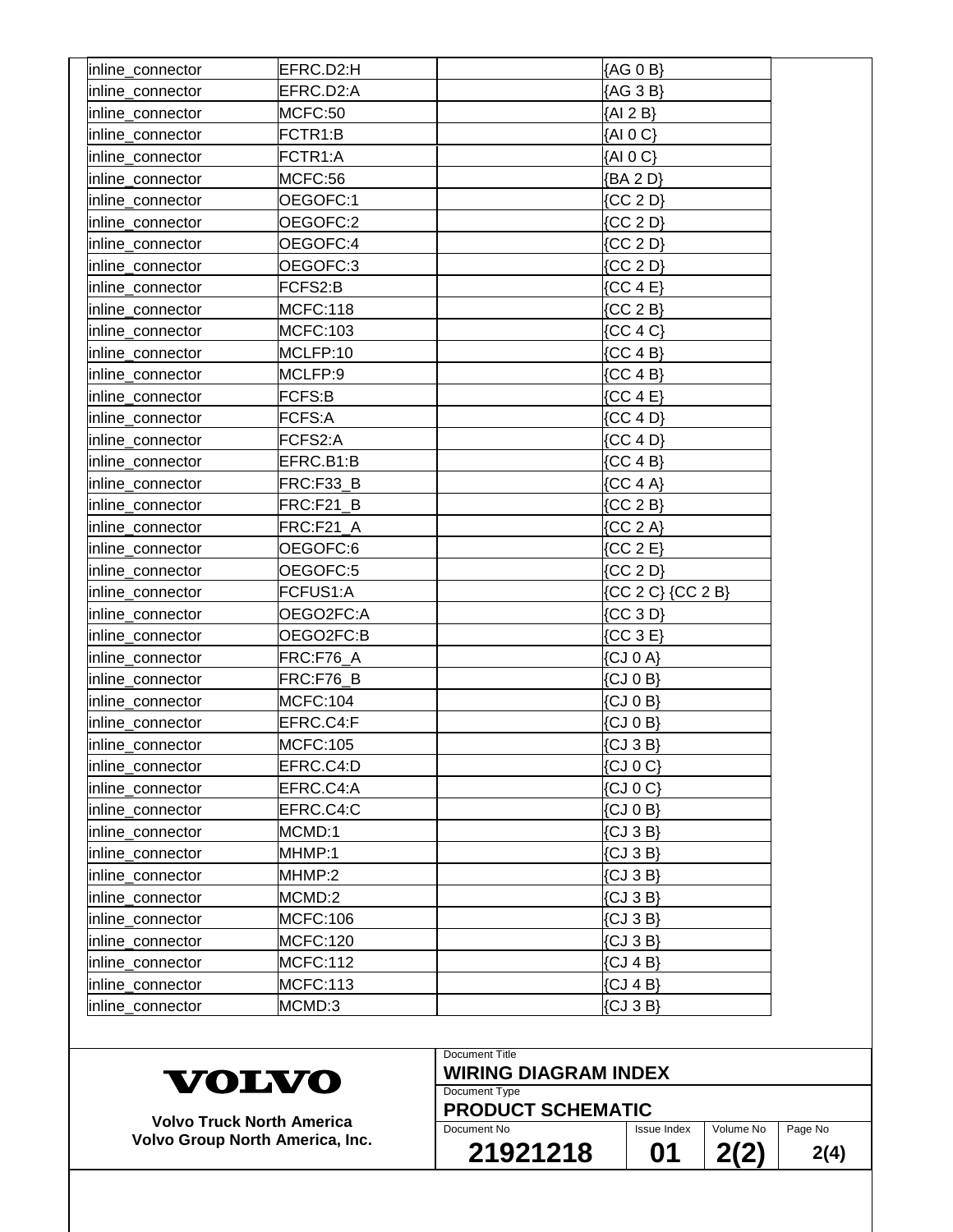| inline_connector | MCMD:4          | $\{CJ 3B\}$           |
|------------------|-----------------|-----------------------|
| inline_connector | MCMD:5          | $\{CJ 4B\}$           |
| inline connector | MCMD:6          | $\{CJ 4B\}$           |
| inline_connector | MHMP:3          | $\{CJ \ 3 \ B\}$      |
| inline_connector | MHMP:4          | $\{CJ 3B\}$           |
| inline_connector | MHMP:5          | $\{CJ 4B\}$           |
| inline_connector | MHMP:6          | $\{CJ 4B\}$           |
| inline_connector | FCMS:1          | $\{CJ \ 3 \ B\}$      |
| inline connector | FCMS:2          | $\{CJ 3B\}$           |
| inline_connector | FCMS:3          | $\{CJ 4B\}$           |
| inline_connector | FCMS:4          | $\{CJ 4B\}$           |
| inline_connector | FCFAB:C         | $\{CJ \ 0 \ D\}$      |
| inline_connector | <b>FCFAB:D</b>  | $\{CJ \ 0 \ D\}$      |
| inline_connector | FCFAB:A         | $\{CJ \mid C\}$       |
| inline_connector | FCFAB:B         | $\{CJ 1 D\}$          |
| inline connector | <b>FCFAB:H</b>  | $\{CJ 1 D\}$          |
| inline_connector | MCFC:17         | $\{CJ 2 D\}$          |
| inline connector | EFRC.C3:D       | $\{CJ 2 C\}$          |
| inline connector | EFRC.C3:A       | $\{CJ 2 C\}$          |
| inline_connector | EFRC.C3:F       | $\{CJ 2B\}$           |
| inline_connector | EFRC.C3:C       | $\{CJ 2B\}$           |
| inline_connector | FRC:F56_B       | $\{CJ 2B\}$           |
| inline_connector | FRC:R1_86       | $\{CJ 2 C\}$          |
| inline_connector | FRC:R1_30       | $\{CJ 2 C\}$          |
| inline_connector | FRC:R1_85       | $\{CJ 2 C\}$          |
| inline_connector | MCBUZ:B         | $\{CJ \ 3 \ D\}$      |
| inline_connector | MCBUZ:A         | $\{CJ \ 3 \ D\}$      |
| inline_connector | FRC:R1_87A      | $\{CJ 2 C\}$          |
| inline connector | <b>FCFAB:E</b>  | $\{CJ 2 D\}$          |
| inline_connector | MCFC:46         | ${XA}$ 0 D}           |
| inline_connector | MCFC:45         | ${XA 1 D}$            |
| inline_connector | MCFC:83         | ${XB} 3 B} {XB} 3 A}$ |
| inline_connector | MCFC:84         | {XB 3 C} {XB 3 A}     |
| inline_connector | FJ1:A           | $\{CJ 1 D\}$          |
| inline_connector | FJ1:B           | $\{CJ \mid D\}$       |
| inline_connector | FJ1:C           | $\{CJ \mid C \in \}$  |
| inline_connector | FJ1:D           | $\{CJ \ 0 \ E\}$      |
| inline_connector | FJ1:E           | $\{CJ 1 E\}$          |
| inline_connector | FJ1:H           | $\{CJ \mid D\}$       |
| inline connector | RLY18:85        | $\{CJ 1 D\}$          |
| inline_connector | <b>RLY18:86</b> | $\{CJ \mid D\}$       |
| inline_connector | RLY18:87        | $\{CJ 1 D\}$          |
| inline_connector | RLY18:30        | $\{CJ 1 D\}$          |
| inline_connector | SPF15D1         | ${AB 0 B}$            |
|                  |                 |                       |